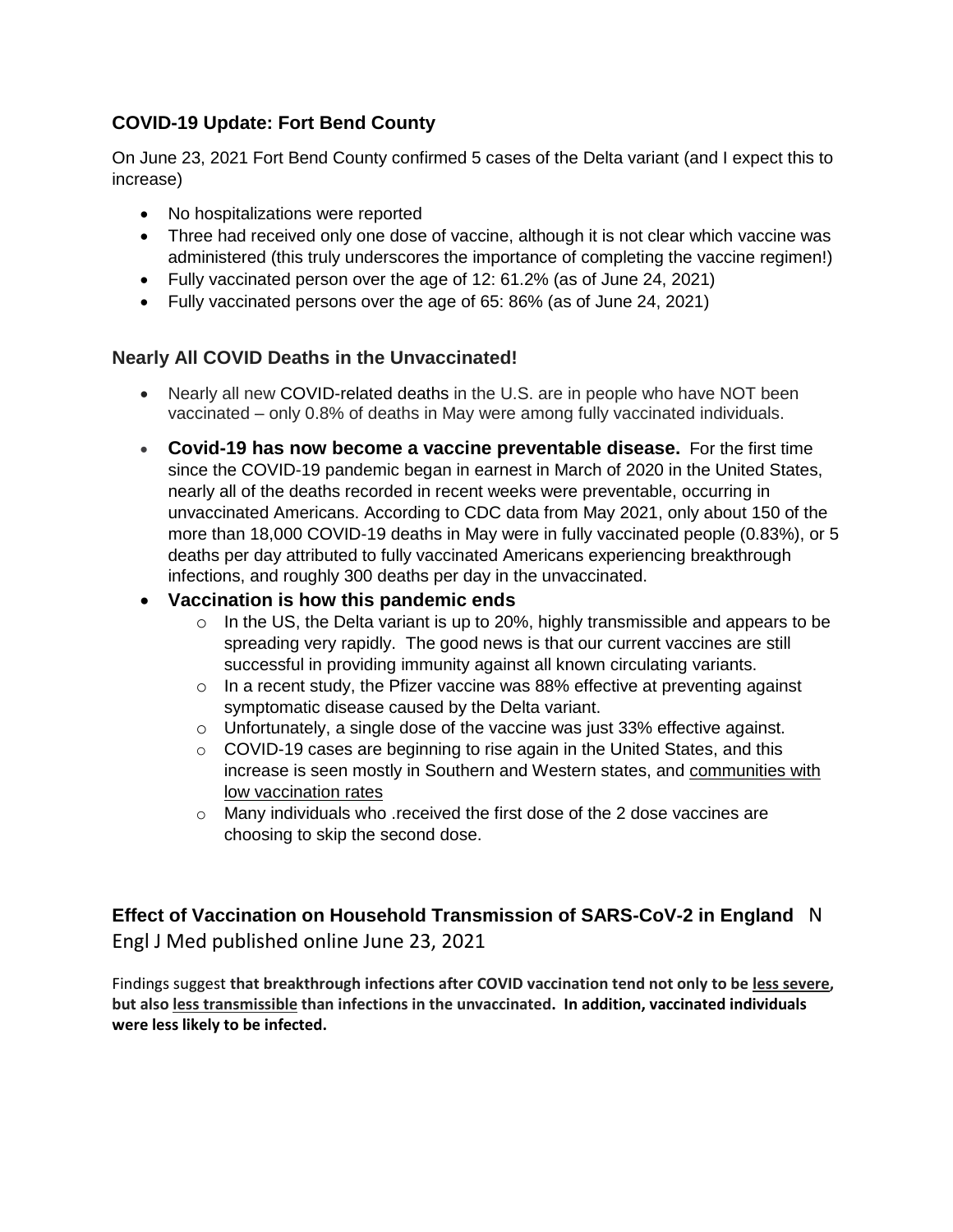### **COVID-19 Vaccination Coverage and Intent Among Adults Aged 18–39 Years — United States, March–May 2021** MMWR June 21, 2021 (Commentary by E. Septimus, MD)

- Findings in this report indicate that trust in COVID-19 vaccines, particularly in their safety and effectiveness, was an important factor in the decision to get vaccinated among adults aged 18– 39 years
- Compared with those who were probably or not planning to get vaccinated, this group was more concerned about getting COVID-19, indicating that information about vaccine safety and effectiveness might have influenced their decision to get vaccinated.
	- $\circ$  This information might be a motivating factor if it were to come from trusted sources, such as health authorities, primary physicians, and family and friends.
	- o In contrast, vaccine messages from employers, religious leaders, or social media might not be as effective.
- Adults aged 18–39 years who were unsure about getting vaccinated or probably going to get vaccinated reported that a desire to protect others and resume social activities were motivators to get vaccinated, suggesting that messages emphasizing that vaccination would allow them to resume social activities and encouraging vaccination for the greater good might be effective.
- Achieving high vaccination coverage among adults aged 18–39 years is critical to protect this population from COVID-19 and to reduce community transmission especially with new variant such as Delta.

### **Myocarditis/Pericarditis Likely Associated with mRNA Pfizer, Moderna Covid vaccines - UPDATE**

- On June 25, 2021, the USFDA added a warning to patient and provider fact sheets for the Pfizer and Moderna Covid-19 vaccines to indicate a rare risk of heart inflammation.
- For each vaccine, the fact sheets were revised to include a warning about myocarditis and pericarditis after the second dose and with the onset of symptoms within a few days after receiving the shot.
- Health officials said the benefits of receiving the vaccine still outweigh any risk. There have been just 12.6 heart inflammation cases per million doses for both vaccines combined.
- The ACIP and CDC recently indicated that there is a "likely association" between the mRNA-based vaccines and an "elevated risk of myocarditis and pericarditis.
- Although more common adolescents and younger adults, the risk appears to be very low.
- The rates of myocarditis/pericarditis are higher in males than females, and the conditions are more common after the second dose of the vaccine.
- The overall rate of myocarditis/pericarditis is estimated to be 12.6 cases per million second [doses](https://r20.rs6.net/tn.jsp?f=001uMDFj-cEgZusYdG3C3jsOOS8QZsSrX7a2wWtIuz6nAtz4cYJpK8LAAutL0GZ3cPyhbcFPFNWmOPaS5BEBv-UD93N07rxH0kzNlG7r9haUCSpuIOfbv7iHo-lE1BWgpESVGTTB1CvlYmWbTxylnepPxy3ns7PtLCdWrJ9EpWVHOe_t6j_SlHTKAeIWrUp_02LGX8FxYNwZDBDRWcuXjHmfDZaKnquiFpeDA31_7bApgPOUaoz5D3Bfqan-_rxDJ2-esBL-6XGzpM=&c=cD6WYXf79Ch3R1W0Q75Rztuv4ODQt-YD30FVetYPcCWxO6UdrVvVVA==&ch=Il74MP-VyFqWVx7B-mHu3-ADserH0N4Tl72BBk4bYPhpcUHS3h_tQA==) of the vaccines in individuals aged 12-39 years old.
- The conditions tend to present within approximately 5 days, and while most of the affected individuals were hospitalized, symptoms were generally mild and most recovered quickly.
- So far, it appears that neither condition has resulted in death among recently vaccinated individuals.